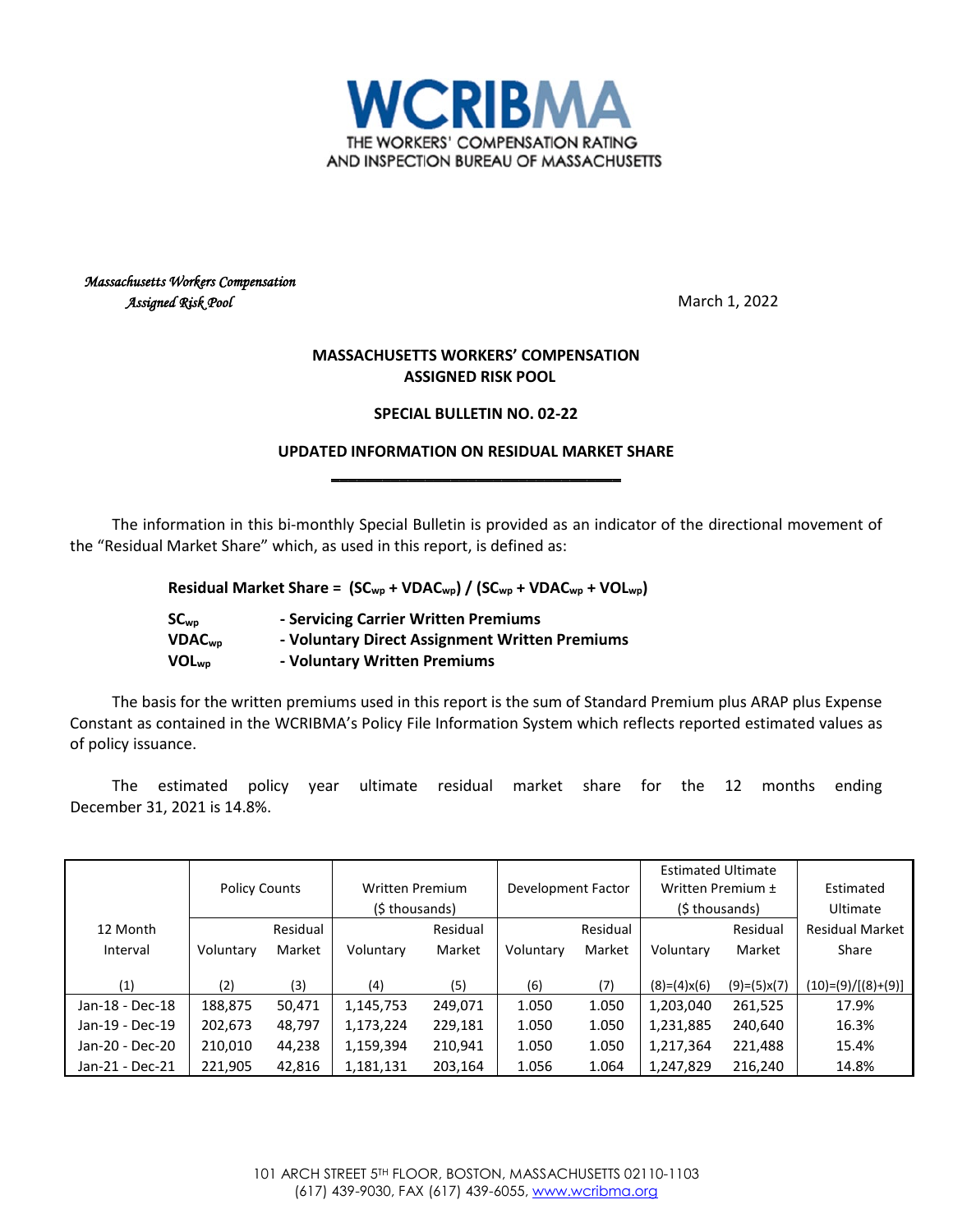Special Bulletin 02-22 **page 2** page 2 March 1, 2022

|               |                      |          |                        |          |                    |          | <b>Estimated Ultimate</b> |               |                        |
|---------------|----------------------|----------|------------------------|----------|--------------------|----------|---------------------------|---------------|------------------------|
|               | <b>Policy Counts</b> |          | <b>Written Premium</b> |          | Development Factor |          | Written Premium ±         |               | Estimated              |
|               |                      |          | (\$ thousands)         |          |                    |          | (\$ thousands)            |               | Ultimate               |
|               |                      | Residual |                        | Residual |                    | Residual |                           | Residual      | <b>Residual Market</b> |
| Month         | Voluntary            | Market   | Voluntary              | Market   | Voluntary          | Market   | Voluntary                 | Market        | Share                  |
|               |                      |          |                        |          |                    |          |                           |               |                        |
| (1)           | (2)                  | (3)      | (4)                    | (5)      | (6)                | (7)      | $(8)=(4)x(6)$             | $(9)=(5)x(7)$ | $(10)= (9)/[(8)+(9)]$  |
| <b>Nov-18</b> | 9,622                | 3,578    | 70,398                 | 13,158   | 1.050              | 1.050    | 73,918                    | 13,816        | 15.7%                  |
| $Nov-19$      | 10,767               | 3,350    | 74,413                 | 12,752   | 1.050              | 1.050    | 78,134                    | 13,390        | 14.6%                  |
| <b>Nov-20</b> | 10.485               | 3,077    | 66,846                 | 12,404   | 1.059              | 1.036    | 70,770                    | 12,855        | 15.4%                  |
| $Nov-21$      | 11,516               | 3,026    | 70,054                 | 12,729   | 1.060              | 1.086    | 74,286                    | 13,818        | 15.7%                  |
| Dec-18        | 10,965               | 3,340    | 87,517                 | 16,139   | 1.050              | 1.050    | 91,893                    | 16,946        | 15.6%                  |
| $Dec-19$      | 10,869               | 3,068    | 89,931                 | 14,390   | 1.050              | 1.050    | 94,428                    | 15,110        | 13.8%                  |
| Dec-20        | 11,775               | 2,965    | 87,081                 | 13,761   | 1.061              | 1.038    | 92,426                    | 14,282        | 13.4%                  |
| Dec-21        | 12,230               | 2,892    | 94,587                 | 13,598   | 1.062              | 1.087    | 100,437                   | 14,782        | 12.8%                  |

The estimated ultimate market shares for the November and December policy months of 2018 through 2021 are as follows.

± Estimated Ultimate Written Premium incorporates an estimate of subsequent audit premium as reflected in the development factor. Scheduled review and adjustments are being made to the development factors as a policy year develops.

Similar ratios calculated using written premium at the Annual Statement Basis as reported on the Aggregate Financial Calls would tend to be higher because of the impact of deviations and schedule rating.

|        | Estimated<br>Ultimate  |          | <b>Residual Market</b><br>Share Based on |
|--------|------------------------|----------|------------------------------------------|
| Policy | <b>Residual Market</b> | Calendar | Annual                                   |
| Year   | Share                  | Year     | <b>Statement Data</b>                    |
| 2018   | 17.9%                  | 2018     | 20.8%                                    |
| 2019   | 16.3%                  | 2019     | 18.9%                                    |
| 2020   | 15.4%                  | 2020     | 17.9%                                    |
| 2021   | 14.8%                  | 2021     | N/A                                      |

Please contact Christine Cronin at 617-646-7544 or [ccronin@wcribma.org](mailto:ccronin@wcribma.org) or Laura Kirchberg at 617-646-7526 or [lkirchberg@wcribma.org](mailto:lkirchberg@wcribma.org) with any questions.

> Laura Kirchberg Customer Service Specialist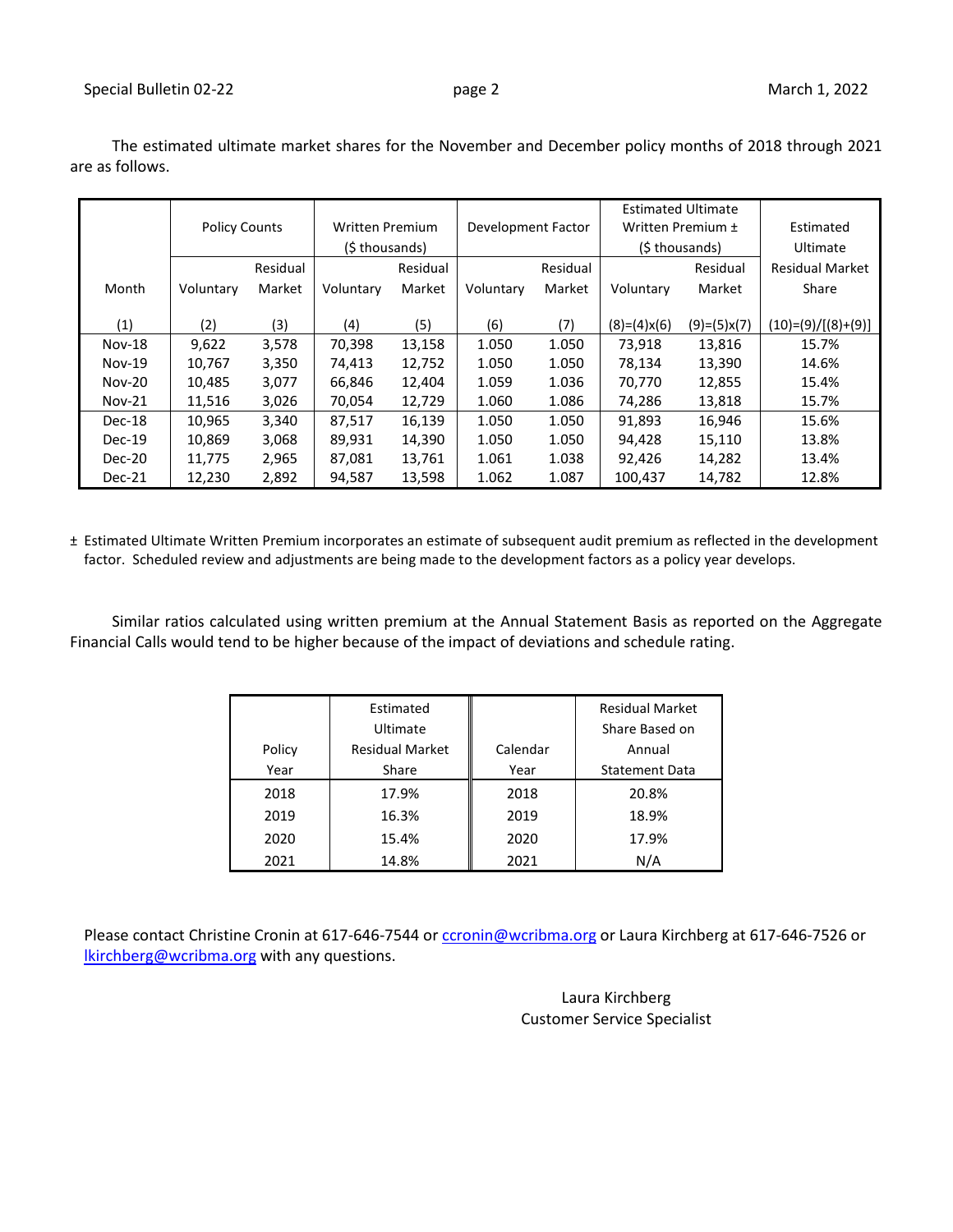